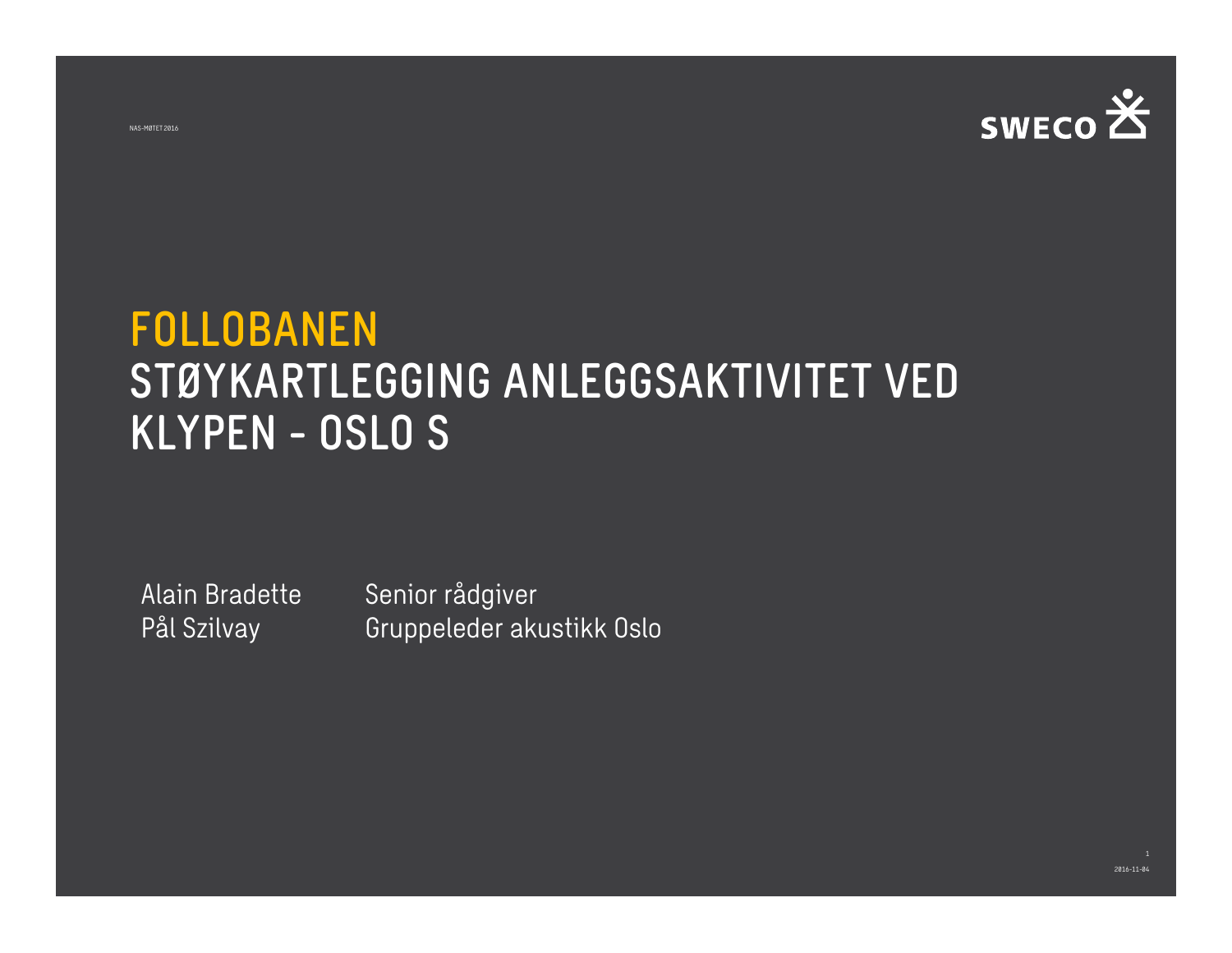

#### **Orientering**

Oppdragsgiver: Orientering<br>Oppdragsgiver:<br>Società italiana per Condotte d'acqua S.p.A.

Områder: Klypen og Oslo S

#### Anleggsarbeider:

- **Graving**
- **Spunting**
- Micropiling / LCC / Jet grouting
- **Massetransport**

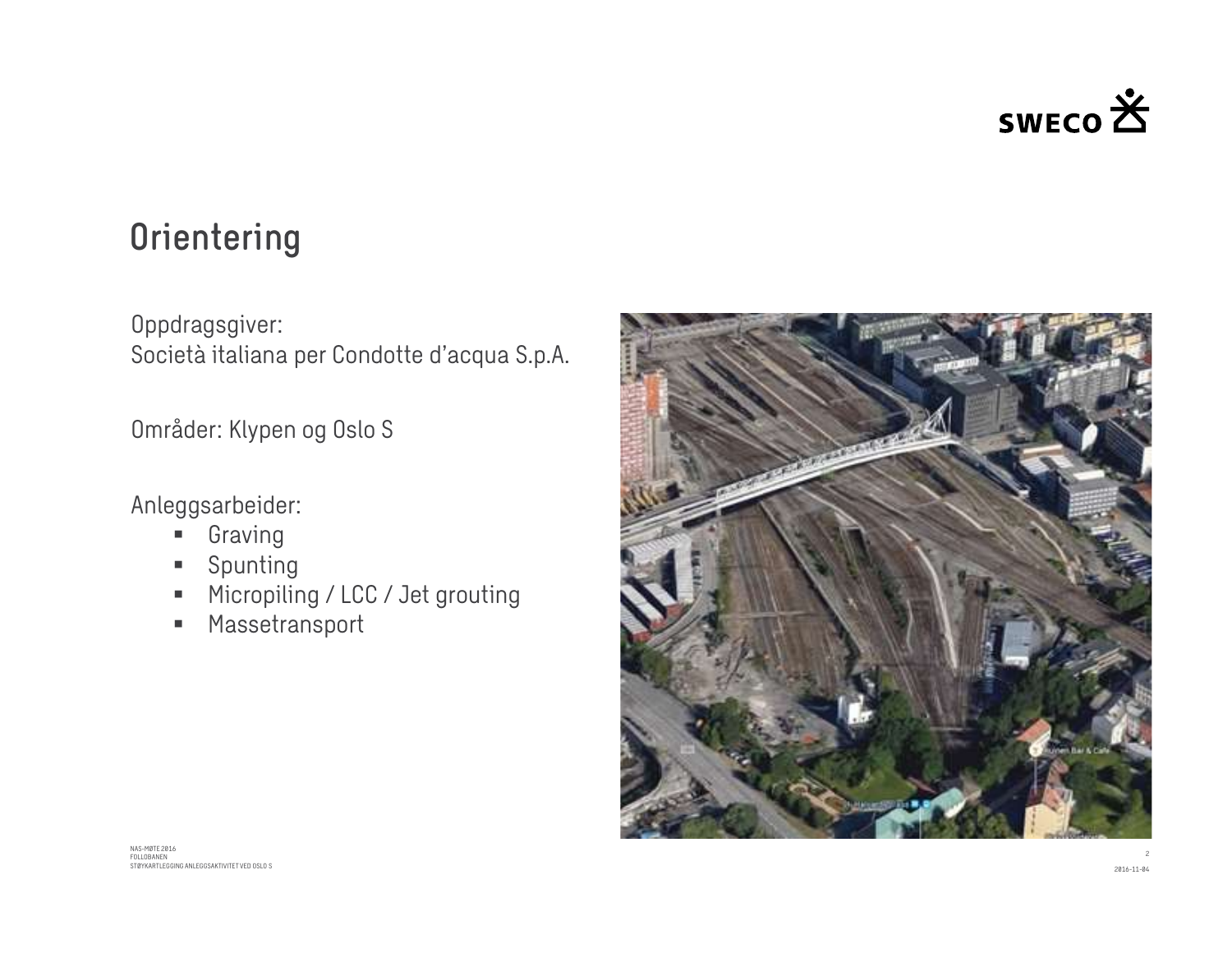

## ENTREPRENØREN HAR FÅTT DISPENSASJON

#### VÅR OPPFATNING: "DERMED, INGEN TALLFESTE GRENSEVERDIER FOR STØYNIVÅER"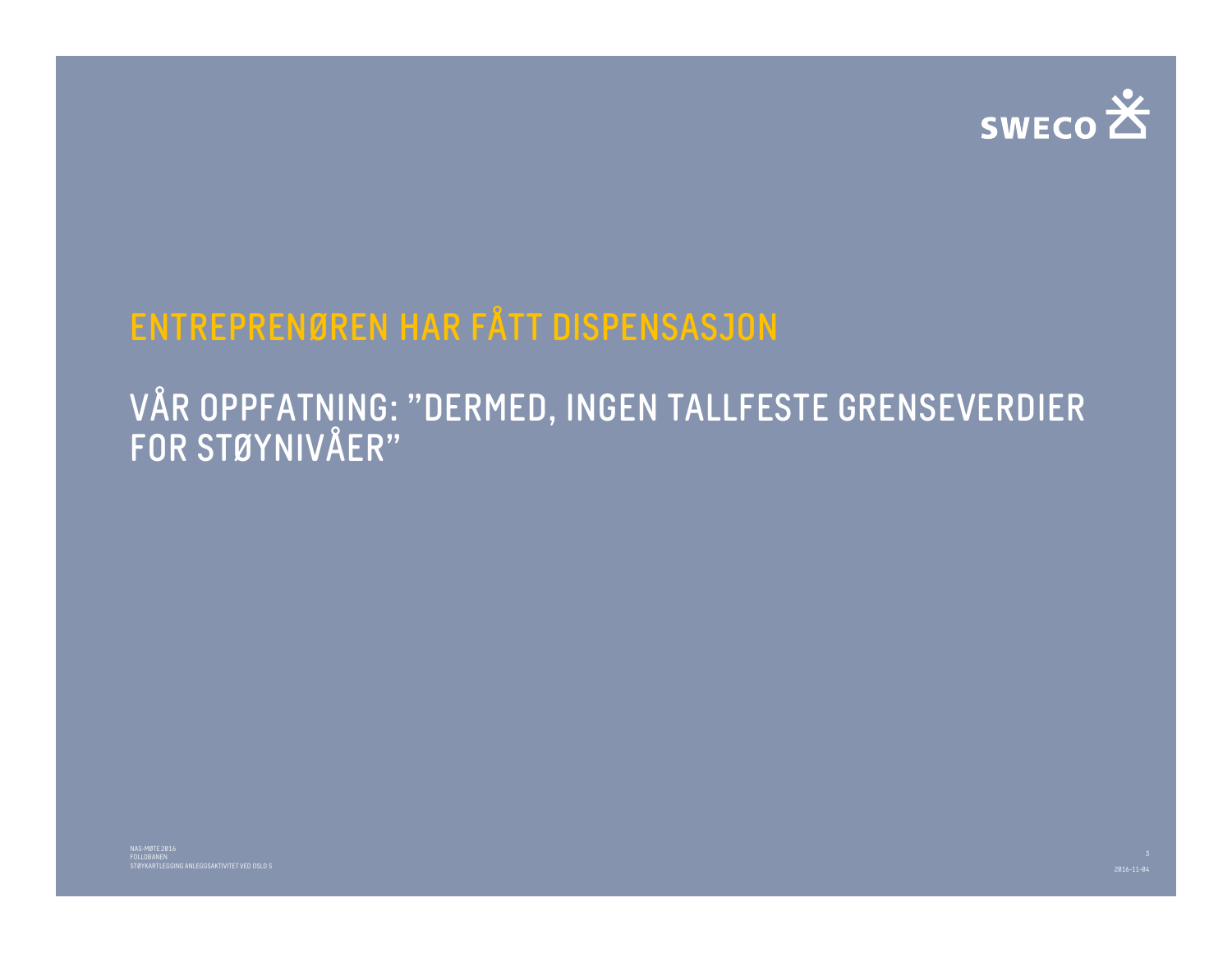

### Driftsvilkår fra dispensasjon

«Støyplage skal reduseres til et minimum ved å unngå støyende aktiviteter i de mest støyfølsomme deler av dagen.»

| ra dispensasjon                                                                                      |                                                                                                                                  |                                                                        |                                       |                                                                        |  |  |  |  |  |  |  |
|------------------------------------------------------------------------------------------------------|----------------------------------------------------------------------------------------------------------------------------------|------------------------------------------------------------------------|---------------------------------------|------------------------------------------------------------------------|--|--|--|--|--|--|--|
| skal reduseres til et minimum ved å unngå støyende<br>iteter i de mest støyfølsomme deler av dagen.» |                                                                                                                                  |                                                                        |                                       |                                                                        |  |  |  |  |  |  |  |
| <b>Period</b>                                                                                        | <b>Mon-Fri 08-17</b>                                                                                                             | <b>Mon-Fri 17-18</b>                                                   | Mon-Fri 18-23<br><b>Mon-Fri 01-08</b> | Mon-Fri 23-01<br>"Silent period"<br><b>Saturdays</b><br><b>Sundays</b> |  |  |  |  |  |  |  |
| Outside shut<br>down period                                                                          | Low noise<br>construction work<br>Lime cement and<br>steel core piling<br>Sheet piling,<br>pile drilling and<br>demolition work* | Low noise<br>construction work<br>Lime cement and<br>steel core piling | Low noise<br>construction work        | <b>None</b>                                                            |  |  |  |  |  |  |  |
| During shut<br>down period                                                                           | Low noise<br>construction work<br>Lime cement and<br>steel core piling<br>Sheet piling,<br>pile drilling and<br>demolition work  |                                                                        |                                       |                                                                        |  |  |  |  |  |  |  |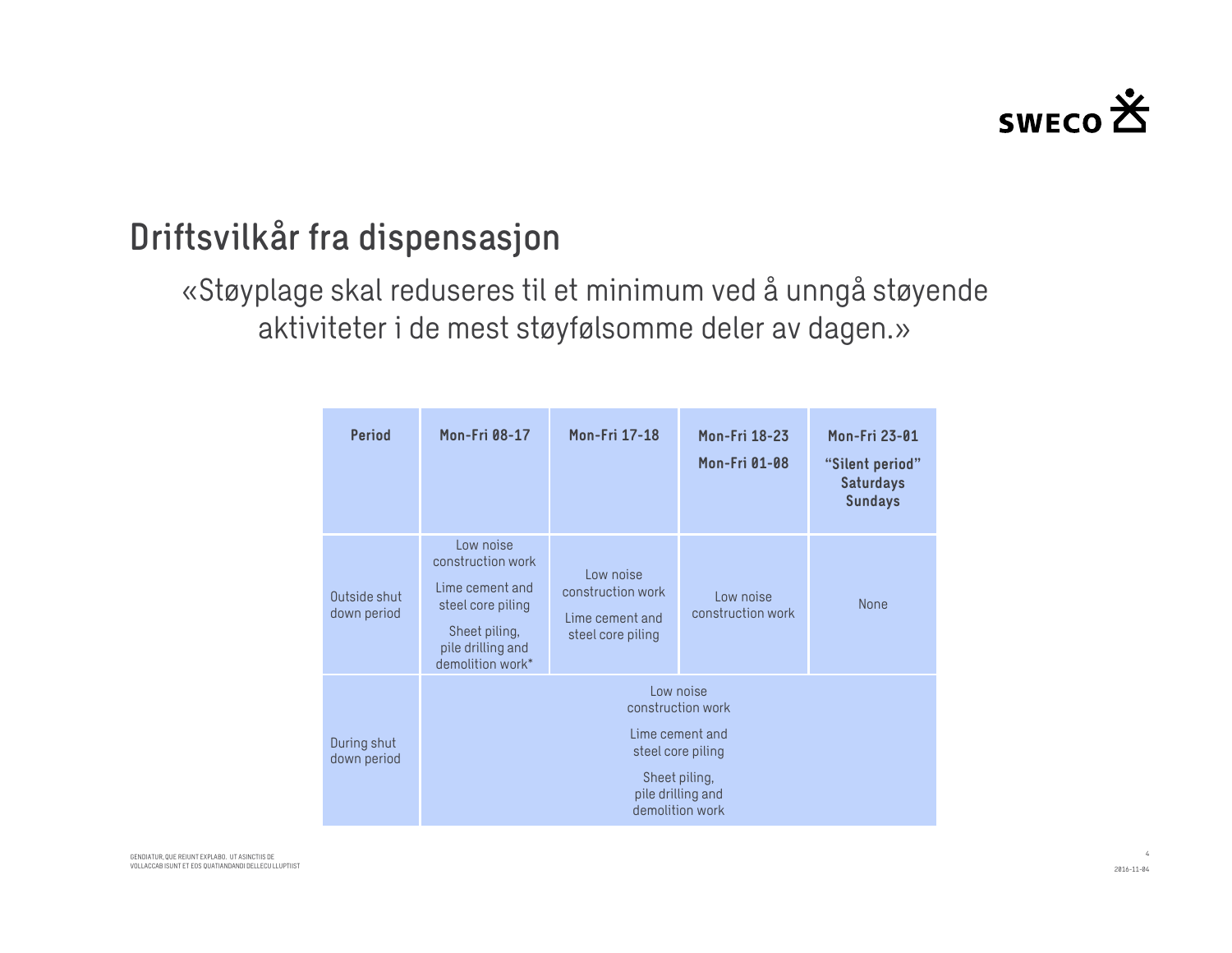

#### STØYKARTLEGGING

#### HENSIKT: KARTLEGGE BERØRTE OMRÅDER NÅR DET FOREGÅR ANLEGGSARBEIDER

AMBISJON: DYNAMISK STØYKARTLEGGING

#### MOTIVASJONER

- FORUTSIKTBARHET
- BEDRE INFORMASJON TIL BERØRTE
- 2016-11-04 NAS-MØTE 2016 STØYKARTLEGGING ANDET TIL Å TILPASSE FREMDRIFT<br>
STØYKARTLEGGENNE ANDER FREMDRIFT<br>
STØYKARTLEGGENNE VERDRIVELSER<br>
STØYKARTLEGGENNE ANDER FREMDRIFT<br>
STØYKARTLEGGENNE ANDER FREMDRIFT<br>
STØYKARTLEGGENNE STØYKARTLEGGENNE ANDER F • MULIGHET TIL Å TILPASSE FREMDRIFT
	- UNNGÅ OVERDRIVELSER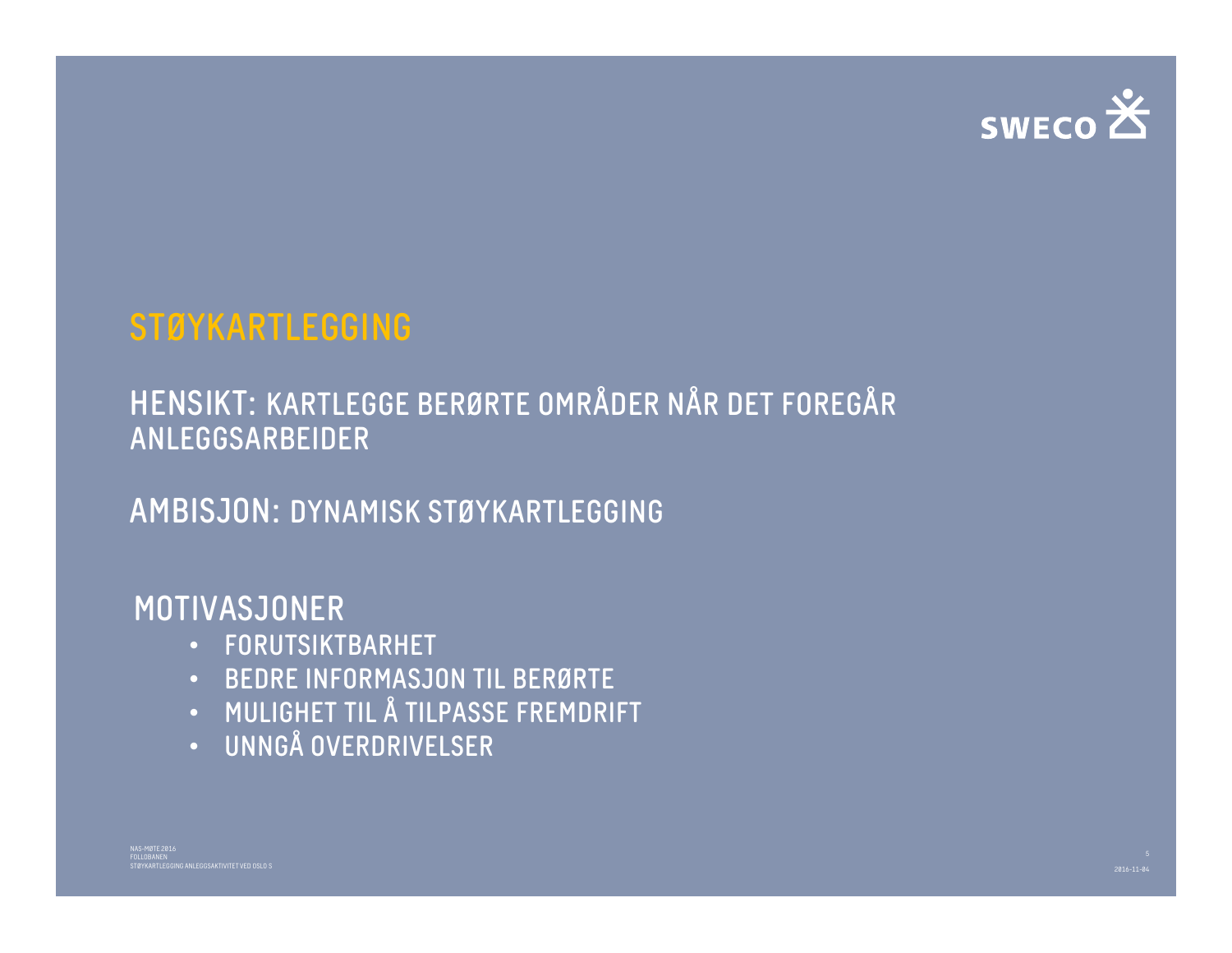

#### Beregninger

#### Støykilder:

- **Spunting**
- **Bakkeforsterking**

Modellering:

- Spunting: vertikal arealkilde
- Micropiling / LCC: horisontal arealkilde
- 
- 

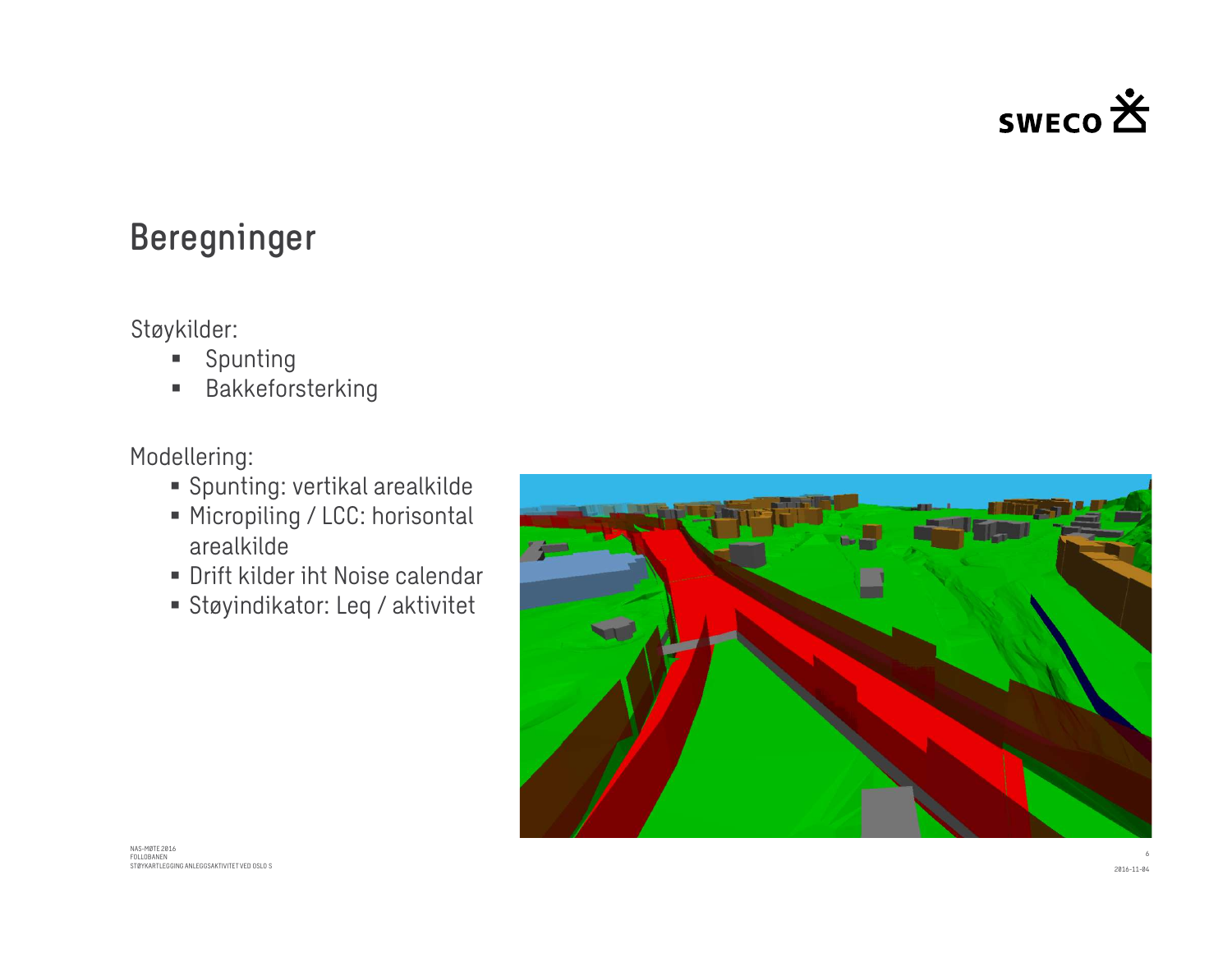

#### Noise calendar



|                                                  |                    |                                                            |                                                                     |                   |                               |                                 | swEco <del>的</del>              |                                                                                                                                                                  |
|--------------------------------------------------|--------------------|------------------------------------------------------------|---------------------------------------------------------------------|-------------------|-------------------------------|---------------------------------|---------------------------------|------------------------------------------------------------------------------------------------------------------------------------------------------------------|
|                                                  |                    |                                                            | <b>NOISE CALENDAR and NOISE LIST</b>                                |                   |                               |                                 |                                 |                                                                                                                                                                  |
| Time:                                            |                    | 2016-2017-2018-2019-2020                                   |                                                                     |                   |                               |                                 |                                 |                                                                                                                                                                  |
|                                                  |                    |                                                            |                                                                     |                   |                               | Daily duration of<br>activities | Night duration of<br>activities | <b>Working Time</b>                                                                                                                                              |
| <b>Activity</b>                                  |                    | Equipment<br>In.                                           | Location                                                            |                   | Duration of total<br>activity | [% hr]                          | [% hr]                          | $[hr] \centering% \includegraphics[width=1.0\textwidth]{Figures/PN1.png} \caption{The 3D (top) and 4D (bottom) are shown in Fig.~\ref{fig:10}. } \label{fig:10}$ |
|                                                  | Sheet Piles        | RG 19 T Pile driver<br>$\,$ 1                              | AREA 126 (K143-K144)                                                | From              | Untill                        | 80 %                            | 20 %                            | 24                                                                                                                                                               |
|                                                  | Sheet Piles        | with telescopic leader<br>Lorry Crane<br>$\,$ 1            | Part A,B,E<br>AREA 126 (K143-K144)                                  | 28.06.16<br>From  | 30.06.16<br>Untill            | 30 %                            | 20 %                            | 24                                                                                                                                                               |
|                                                  | Soil stabilitation | $\,$ 1 $\,$<br>Rig Machine                                 | Part A,B,E<br>AREA 126 (K143-K144)                                  | 28.06.16<br>From  | 30.06.16<br>Untill            | 80 %                            | 0 %                             | 16                                                                                                                                                               |
|                                                  | Sheet Piles        | RG 19 T Pile driver<br>$\,$ 1                              | Part A,B,C,D<br>AREA 126 (K143-K144)                                | 10.08.20<br>From  | 01.09.20<br>Untill            | 80 %                            | 20 %                            | 24                                                                                                                                                               |
| Special area - Area                              | Sheet Piles        | with telescopic leader<br>$\,$ $\,$<br>Lorry Crane         | Part C,D<br>AREA 126 (K143-K144)                                    | 13.07.16<br>From  | 30.07.16<br>Untill            | 30 %                            | 10 %                            | 24                                                                                                                                                               |
| 126 Haven                                        | Jet grouting       | $\,$ $\,$<br>Rig Machine                                   | Part C,D<br>AREA 126 (K143-K144)                                    | 13.07.16<br>From  | 30.07.16<br>Untill            | 80 %                            | 0%                              | 16                                                                                                                                                               |
|                                                  | Sheet Piles        | RG 19 T Pile driver<br>$\,$ 1 $\,$                         | Part E<br>AREA 126 (-K144)                                          | 26.08.20<br>From  | 11.09.20<br>Untill            | 80 %                            | 20 %                            | 24                                                                                                                                                               |
|                                                  | Sheet Piles        | with telescopic leader<br>Lorry Crane<br>$\overline{1}$    | AREA 126 (-K144)                                                    | 26.06.17<br>From  | 02.07.17<br>Untill            | 30 %                            | 10 %                            | 24                                                                                                                                                               |
|                                                  |                    |                                                            |                                                                     | 26.06.17<br>From  | 02.07.17<br>Untill            |                                 |                                 |                                                                                                                                                                  |
|                                                  | Jet grouting       | Rig Machine                                                | 1 AREA 126 (-K144)                                                  | 31.07.20          | 11.09.20                      | 80 %                            | 0 %                             | 16                                                                                                                                                               |
|                                                  | Sheet pilings      | RG 19 T Pile driver<br>$\,$ $\,$<br>with telescopic leader | section<br>Open<br>Østfoldbanen - K138                              | From<br>09.09.16  | Untill<br>19.09.16            | $80~\%$                         | 0 %                             | $16\,$                                                                                                                                                           |
|                                                  | Sheet pilings      | $\,$ $\,$<br>Lorry Crane                                   | Open<br>section<br>Østfoldbanen - K138                              | From<br>09.09.16  | Untill<br>19.09.16            | 30 %                            | 0 %                             | $16\,$                                                                                                                                                           |
|                                                  | Soil stabilitation | Rig Machine<br>$\mathbf{1}$                                | Open<br>section                                                     | From              | Untill                        | $80~\%$                         | 0%                              | $16\,$                                                                                                                                                           |
|                                                  |                    |                                                            | Østfoldbanen - K138                                                 | 19.09.16          | 27.10.16                      |                                 |                                 |                                                                                                                                                                  |
| Subarea 126:                                     | Sheet pilings      | RG 19 T Pile driver<br>with telescopic leader              | Open<br>section<br>$10$<br>ictfoldh:<br>anen (phase 1<br>K143 west) | From<br>15.07.16  | Untill<br>27.07.16            | $80~\%$                         | 0%                              | 16                                                                                                                                                               |
| Concrete tunnel &<br>troughs for Østfold<br>Line | Sheet pilings      | Lorry Crane                                                | Open section<br>1 Østfoldbanen (phase 1<br>K143 west)               | From<br>15.07.16  | Untill<br>27.07.16            | 30 %                            | 0%                              | $16\,$                                                                                                                                                           |
|                                                  | Soil stabilitation | $1\,$<br>Rig Machine                                       | Open<br>section<br>to<br>Østfoldbanen (phase 1                      | From              | Untill                        | 80 %                            | $0\ \%$                         | $16\,$                                                                                                                                                           |
|                                                  |                    | RG 19 T Pile driver                                        | $K143$ west)<br>Open section<br>to                                  | 27.10.16<br>From  | 18.11.16<br>Untill            |                                 |                                 |                                                                                                                                                                  |
|                                                  | Sheet pilings      | $\overline{1}$<br>with telescopic leader                   | Østfoldbanen (phase 2<br>K143 east)<br>Open section to              | 03.08.20*         | 03.08.20                      | 80 %                            | $0\ \%$                         | 16                                                                                                                                                               |
|                                                  | Sheet pilings      | Lorry Crane<br>$\overline{1}$                              | Østfoldbanen (phase 2<br>K143 east)                                 | From<br>03.08.20* | Untill<br>03.08.20            | 30 %                            | 0%                              | 16                                                                                                                                                               |
|                                                  | Soil stabilitation | Rig Machine<br>$\,$ 1 $\,$                                 | Open section<br>Østfoldbanen (phase 2                               | From<br>03.08.20* | Untill<br>04.08.20            | 80 %                            | 0%                              | 16                                                                                                                                                               |
|                                                  |                    | RG 19 T Pile driver                                        | K143 east)                                                          | From              | Untill                        | $\sim$ $\sim$ $\sim$            | $\sim$ $\sim$                   |                                                                                                                                                                  |
|                                                  |                    |                                                            |                                                                     |                   |                               |                                 |                                 | $\overline{7}$<br>2016-11-04                                                                                                                                     |

2016-11-04 GENDIATUR, QUE REIUNT EXPLABO. UT ASINCTIIS DE VOLLACCAB ISUNT ET EOS QUATIANDANDI DELLECU LLUPTIIST<br>2016-11-04 POLLACCAB ISUNT ET EOS QUATIANDANDI DELLECU LLUPTIIST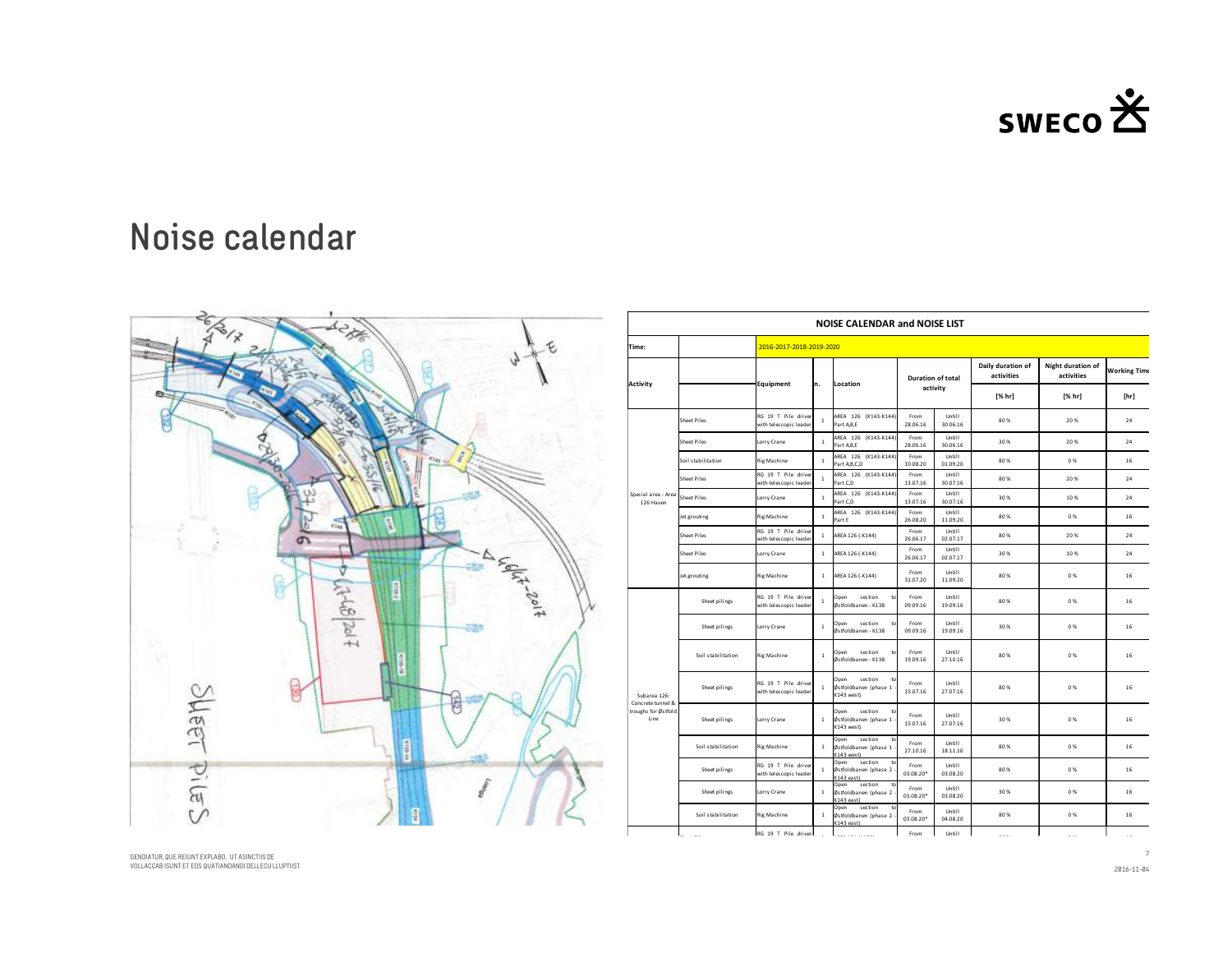

#### Resultater

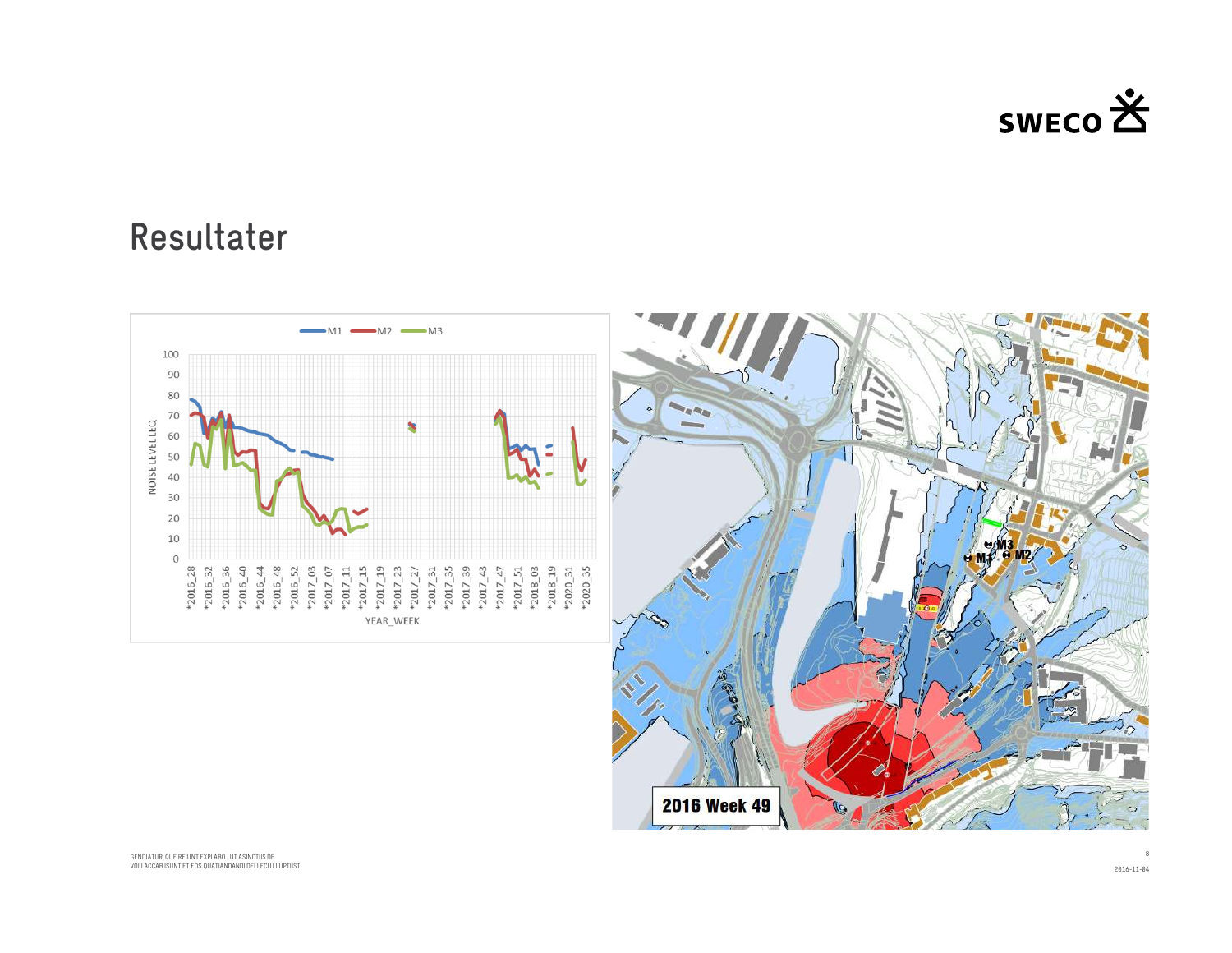

#### Resultater

| <b>Noise map</b><br>Leg during operation |           |  |  |  |  |
|------------------------------------------|-----------|--|--|--|--|
|                                          |           |  |  |  |  |
|                                          | 55-60     |  |  |  |  |
|                                          | 60-65     |  |  |  |  |
|                                          | 65-70     |  |  |  |  |
|                                          | $70 - 75$ |  |  |  |  |
|                                          | 75-80     |  |  |  |  |
|                                          | Over 80   |  |  |  |  |

Grid resolution 5m x 5m Height 1.5m above terrain







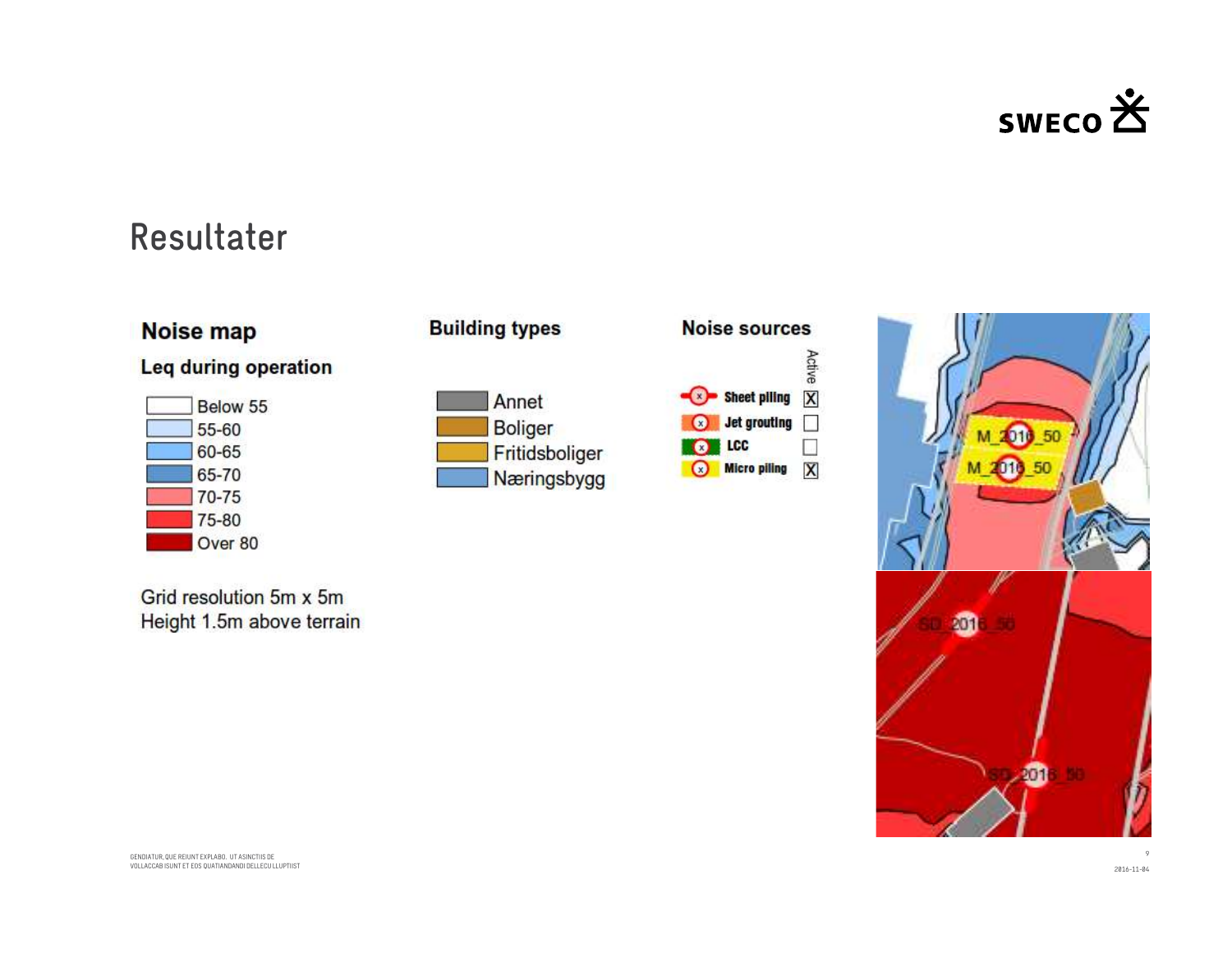

#### Resultater - Målinger

- **Resultater Målinger<br>•** Spunt: Forskjell beregninger målinger ≤ 2 dB
- **Resultater Målinger**<br>• Spunt: Forskjell beregninger målinger ≤ 2 dB<br>• Mikropiling: Vanskelig å måle pga bakgrunnstøy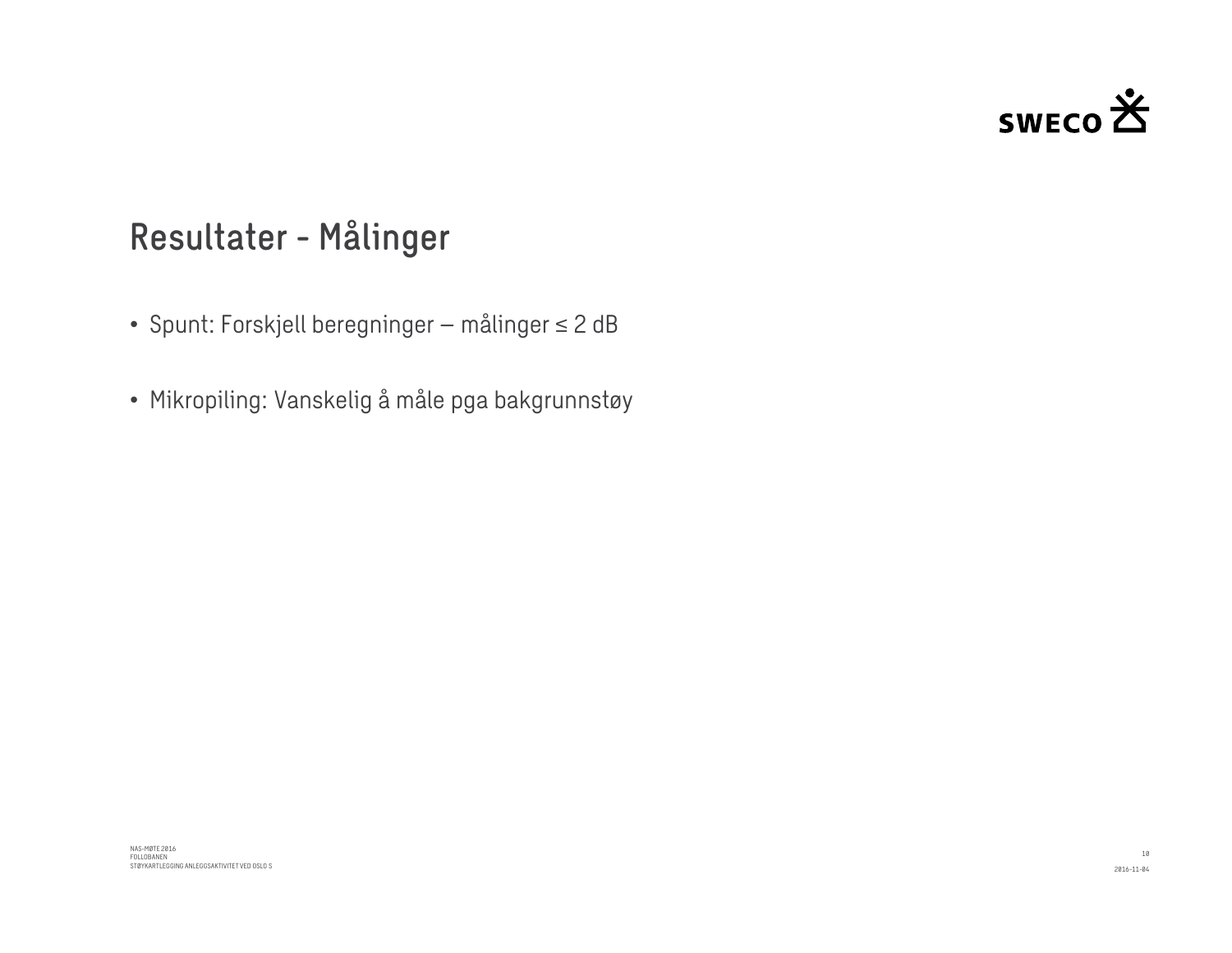

# KONKLUSJON

#### DYNAMISK STØYKARTLEGGING ER MULIG